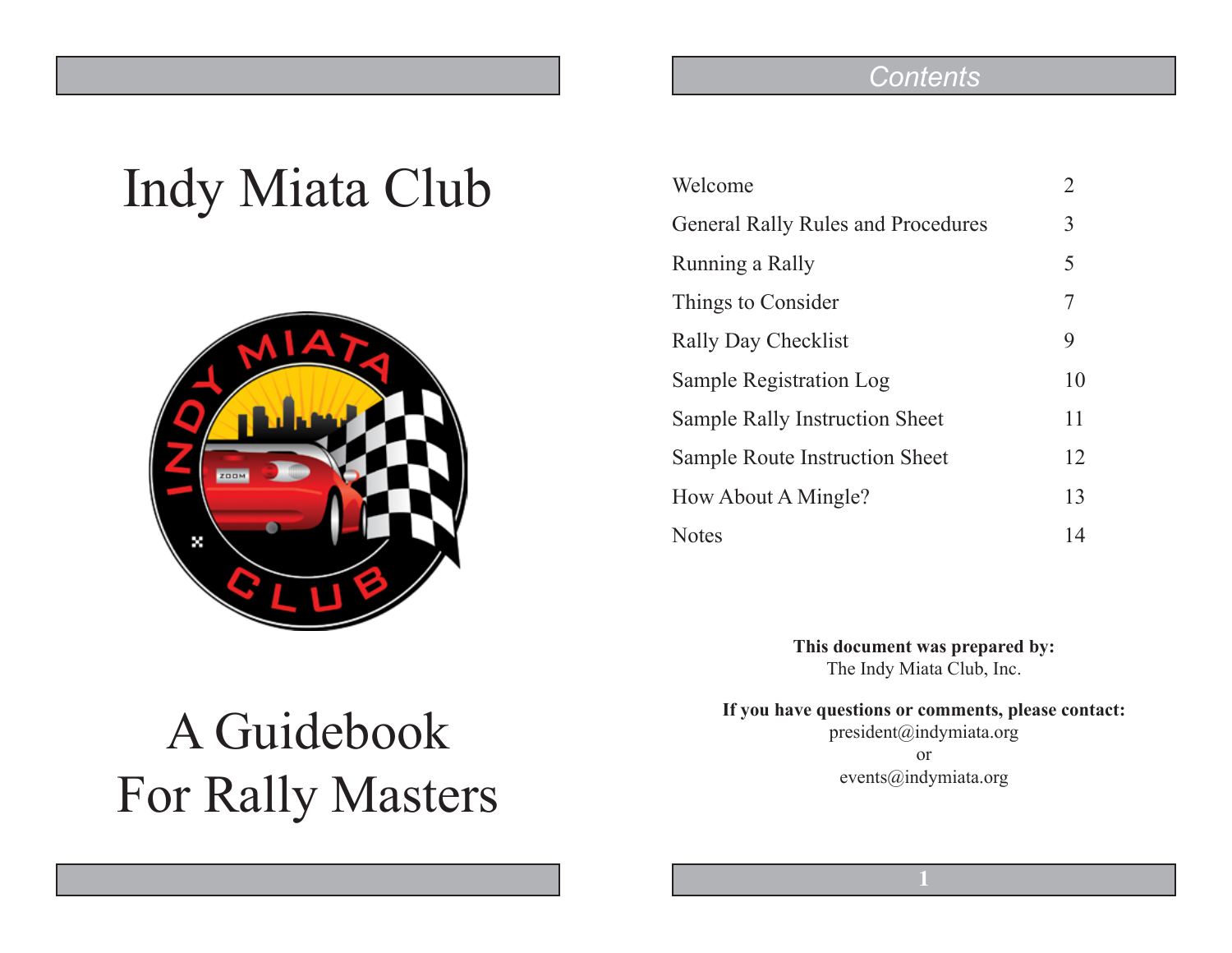## *Welcome*

Running a rally can be one of the most rewarding, fun, challenging, entertaining and pleasant tasks you do. This is your chance to show your creative side, drive your Miata, get even with a Rally Master of a previous event.

Don't let the thought of organizing a rally scare you. It's been said that you can't get lost driving your own rally! The main goal to set for your rally is to have an event in which every entrant finishes and everyone enjoys themselves.

A rally doesn't have to be complex and full of clues. Your rally may be a "caravan" type with you leading the way to an unknown destination or a "scenic" rally with direction sheets and each car driving at their own pace to the final destination. These rallies can have a drawing for prizes at the end. A "gimmick' or "theme" rally is more involved and can have the cars searching for answers to clues as they travel a predetermined route.

Before you begin, you need to determine the type of rally and the degree of difficulty. The "Fussin' and Cussin' Rally is generally the most difficult (and frustrating!) of the rallies held each year by the Indy Miata Club, but we like scenic drives and easy rallies, too!

Consider the length of the rally. The longer the rally, the more preparation time you'll need. An rally of 50 to 80 miles is usually the best, but you're the Rally Master, so it's your call.

Remember, Miata owners love to drive their cars, so even with a basic rally, everyone will smile.

As a Rally Master ,the two most important rules to remember are as follows:

1) The Rally Master is always right.

2) If you think the Rally Master is wrong, see Rule 1.

We'll see you at **your** rally!

## *General Rally Rules and Procedures*

#### **Dates and Times:**

• **Rally Season** - The rally season can begin in January of each year and conclude in November, depending on the weather. The earliest you may sign up to run a rally is at the Indy Miata Holiday Party, prior to the new season.

• **Rally Frequency** - One rally shall be held each month at a minimum and one non-rally "mingle" may be held in addition to a rally.

• **Rally Days** - All rallies shall be held on a date decided by the Rally Master. Please consult with the Events Coordinator to OK the date.

• **Rain-out Days** - If rain or another act of nature should inhibit the safe running of a rally, the makeup date shall be decided by the Rally Master.

• **Rally Start Times** - The Rally Master can decide the start time.

• **Drop-dead Times** - Every rally should have an official drop-dead time. If a participant is not done by the drop-dead time, they should proceed to the final meeting point. The time should be chosen so that each car has a fair and equal opportunity to finish the rally.

#### **Costs and Prizes:**

• **Costs -** The participants of each rally are usually charged \$7.00 for preregistration and \$10.00 for registering the day of the rally. You may set your own amount. Rally registrations are nonrefundable even in the event of a rain out.

• **Prizes** - The prizes to be given at each rally are up to the discretion of the Rally Master. Rallies are intended to at least break even, so if a Rally Master expects to only bring in \$50 in registration fees, the prizes should be no more than that amount. Try to gauge this from preregistration response. Any monies left over will be given to the club treasurer to be deposited into the club's account..

### **Responsibilities and Variances from the Rules and Procedures:**

**• Rally Master -** The Rally Master is the person(s) who creates, coordinates and runs a road rally for the Indy Miata Club. All rules and procedures of the Indy Miata Club shall be followed by the Rally Master.

**• Events Coordinator -** The Events Coordinator of the Indy Miata Club shall manage the schedule of rallies and interpret the rules and procedures in this guidebook when necessary.

**2**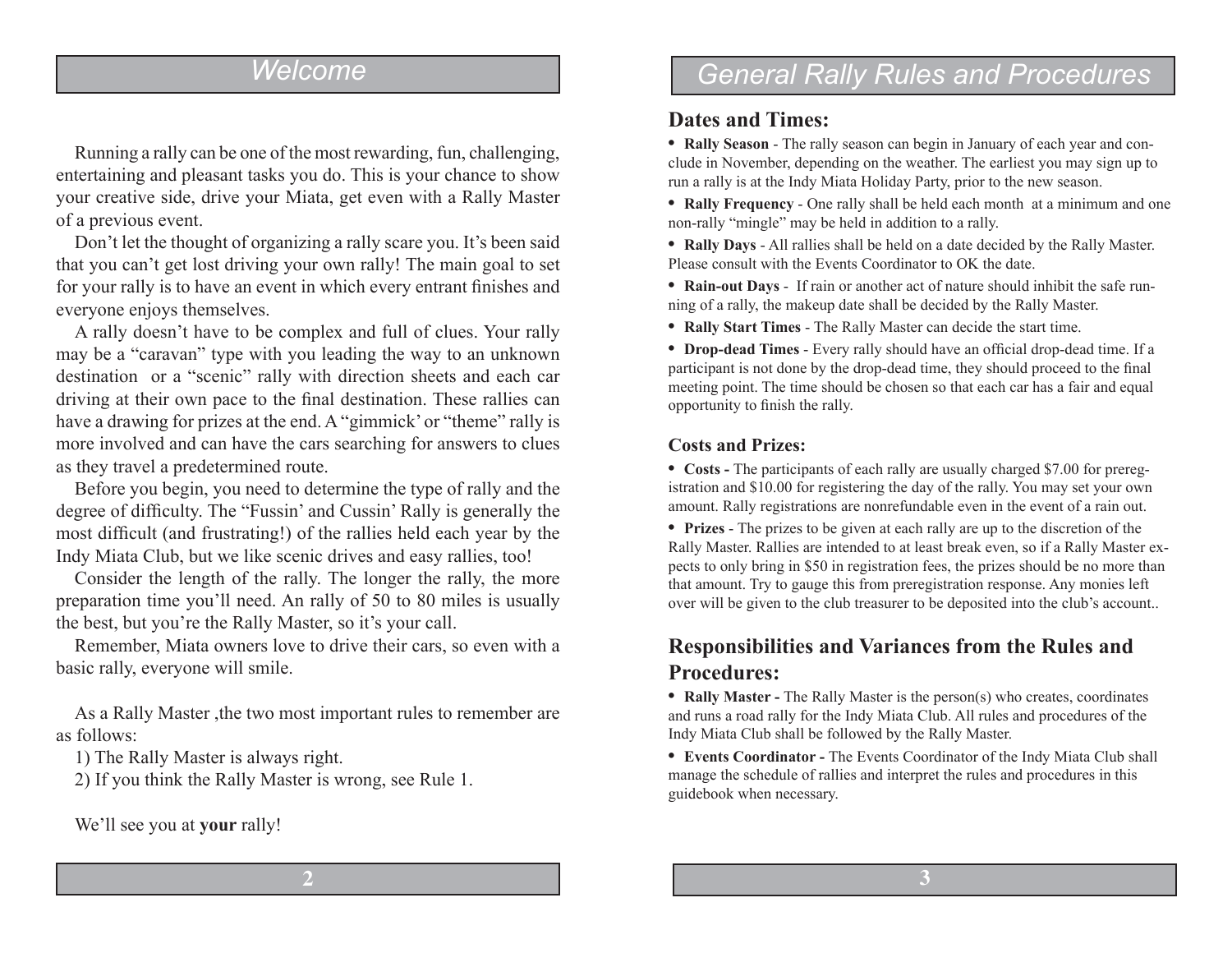## *General Rally Rules.. continued*

**• Variances to Rules and Procedures** - If a Rally Master wishes to have a variance to the rules or a procedure, the Rally Master shall make the request to the Rally Coordinator. The Coordinator shall have the authority to allow minor changes to the rules. In the event of a major change request, the Events Coordinator shall consult with the Executive Committee of the Indy Miata Club.

### **Types of Rallies**

**• Poker Rally -** A poker rally is one of the easiest rallies to run and one of the most simple for the participants. The general design of a poker rally is to distribute five playing cards to each team throughout the course of the rally. The car with the best poker hand at the end wins the rally.

• **Traditional Clue Rally -** A clue rally can take many forms and is the most popular rally held by the club. The clue rally includes a series of questions which are listed on the rally sheets. The objective of the participants is to answer the questions by observing the answer along the route.

**• Non-Traditional Clue Rally** - This type of rally is based loosely on the traditional clue rally. However, there may be a new or different "slant" to the rules. As an example, instead of questions being listed on the rally sheets, the questions are given at the conclusion of the rally.

**• Time-Speed-Distance (TSD)** - TSD rallies are difficult to organize and even more difficult for the participants. TSD's are often run by the SCCA, but have not been popular with the Miata Club. The design of a TSD is that each car must arrive at a specific check point at a specific time. The participants must continually calculate average speed, using time speed and distance calculations.

**• Fun Rally** - A fun rally generally is not a competitive event. If there are to be prizes distributed, they are usually determined by some sort of random selection (a drawing). A fun rally may take the form as a caravan to a park for a picnic, or meeting at a drive-in movie theater for a social get-together.

#### **Definitions**

**Rally Master:** The person or persons in charge of the event. The Rally Master is always right in disputes about the rally they sponsored. Rally Masters should however, abide by the rules within this guidebook.

**Events Coordinator:** His (or hers) responsibility includes organizing and booking the rally schedule and provide guidance to the Rally Masters.

**Rally Sheets:** The sheets of paper given to participants that are used to communicate instructions, directions, and questions for the event.

**Rally Flier:** The promotional and preregistration form placed in the Open Road.

## *Running A Rally*

### **Pre-rally Preparation and Coordination:**

1) Signing up for a rally:

Contact the Events Coordinator to sign up for a rally date. You may also sign up at the IMC Holiday Party. After the party, the better dates may be taken.

2) At least two months before the rally date:

- Name your rally.
- Determine the type of rally.
- Start deciding on the route and destination.
- Start working on questions (for clue type rally).
- Contact the Events Coordinator to let him know the name and rally type.
- Ask the Events Coordinator to put a notice on the Indy Miata club web site.

• Coordinate with the Newsletter Editor to get information published in the Open Road newsletter. At this time you must have decided on the location, starting point and starting time.

3) At least one month before the rally date:

• Refine the rally route and instructions.

• Make final decision on starting and ending destinations. If having a meal at the end of your event, contact the establishment to make sure they can handle your expected number of participants and that there is ample parking.

• Decide on prizes. Be sure to keep costs within guidelines.

#### 4) Two weeks before the rally:

• Finish all instructions and finalize any lose ends.

• **Have a friend or another club member drive the route to check for mistakes. This is critical to having a smoothly run rally! Any of your club officers and prior Rally Masters are willing to help with the "debugging" of a new rally. Please ask for help!!!**

5) One week before the rally:

• Check the location where the rally will start (like McDonalds, Hardees, etc.) to ensure that you will have room for the number of Miatas showing up. You may want to give the restaurant a heads up on the number of people that will be there.

- Contact and remind the restaurant where the rally will finish of your event.
- Purchase the prizes.

• Make sure the Events Coordinator has posted your rally on the club web site to announce the time, date, meeting place and promo message for your rally.

• Make copies of the rally sheets for the participants.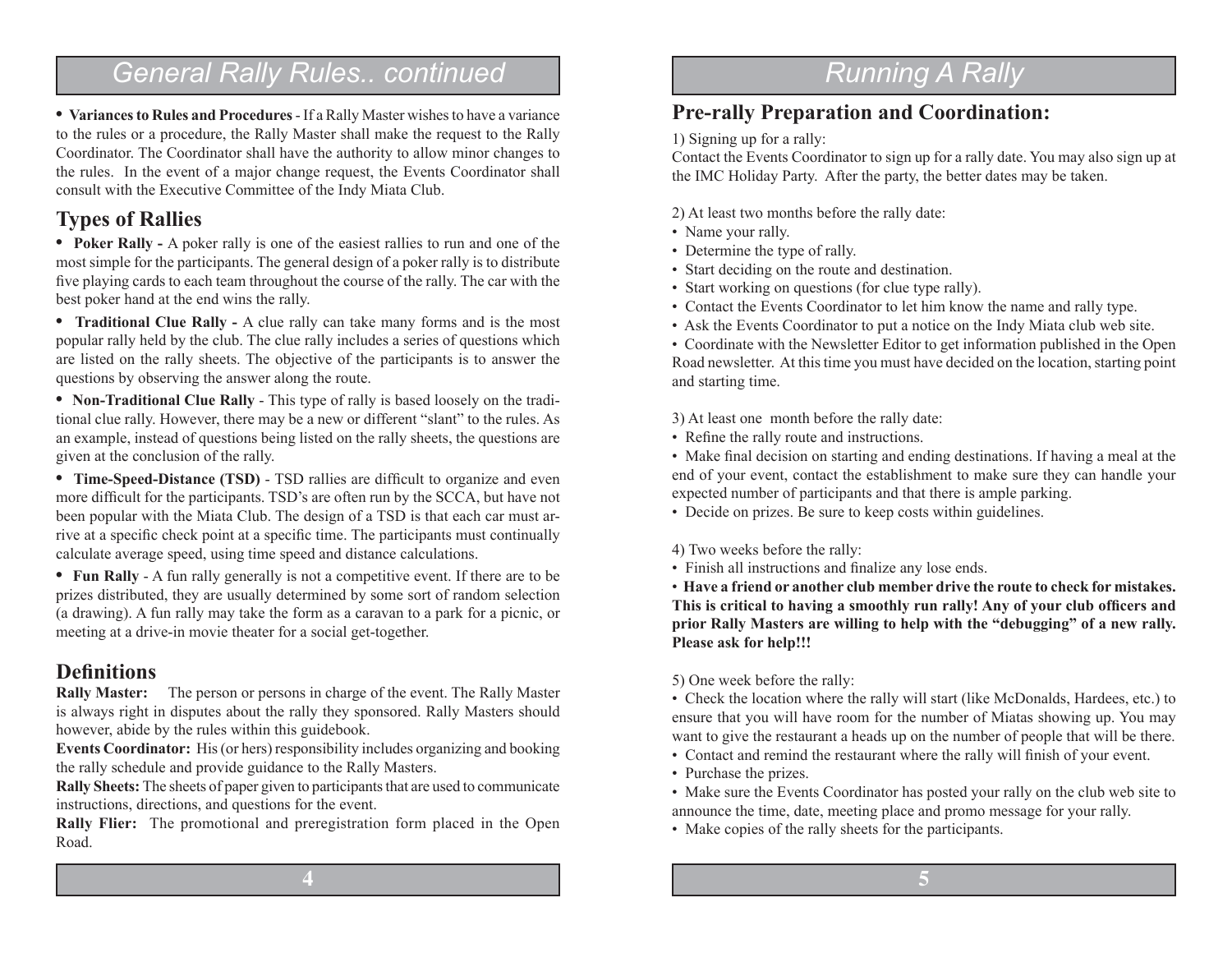## *Running A Rally...continued*

#### 6) Two days before the rally:

• Check the weather! If rain is expected and you are not running a "Rain or Shine" event, be prepared to postpone the rally.

• Check the route to make sure it has not been affected by construction, detours, or anything else which you may not be aware of.

• When you check the tour, make sure the clues which are necessary to answer questions and landmarks for directions are all visible.

7) Night before the rally:

- Got your route instructions?
- Have a waiver printed for everyone to sign?
- Have a list of registered members downloaded from the event sign up page?

#### 8) Rally Day Coordination:

• Get up early and Check the weather. If it is raining or expected to rain, make a judgement call as to whether the rally should be postponed. If you choose to postpone it, immediately contact the Event Coordinator (at least two hours before the start time ) to post it on the club web site and to have an e-mail sent.

• Print the list of members who have registered on the club web site.

• Make sure you arrive first at your starting site in order to greet and check in cars as they arrive. Some participants will not have preregistered, so be prepared with extra registration/waiver forms and extra rally sheets

• Use the "Rally Day Checklist" or similar list to make sure you don't forget anything.

8) After the Rally is over:

• Once the rally is completed, take a deep breath and relax. Your rally was great!

• If you haven't already given the collected rally fees to the Treasurer of the club, send it now.

• Within a few days after the rally, send an article with the winners names to the Newsletter Editor.

• Did you take photos? Post them at the club photo gallery.

• Send a copy of the Rally instructions to the Webmaster to include in the club's online files of past rallies.

## *Things To Consider*

#### **Choosing A Route:**

- Curvy roads are good! Gravel roads are bad!
- Hilly roads are great! Gravel or pot holed roads are bad!

• Have participants turn where roads are well marked and avoid intersections where directions may not be clear.

• Strive for scenic views and interesting places. Sometimes it's necessary to drive by them, but corn fields get old quickly.

• Unsafe intersections (blind views) or unsafe road surfaces should be avoided. Remember, safety first.

• Although names on mailboxes have been used as clues in the past, it is recommended that you do not use mailboxes for clues unless it is really obvious..

• Keep off busy streets or if you absolutely must, don't have clues on busy stretches.

• DO NOT have participants search for clues on busy roads

• DO NOT have participants look backwards for clues. Everything must be visible by looking forward or to the side only.

• Be as detailed as possible with directions and landmarks. No one wants to get lost.

• Always note stop signs/lights on rally sheets.

• Intersections where cross traffic does not stop should be noted as CTDNS. (Cross Traffic Does Not Stop)

• Keep the rally length under two hours. Fifty to eighty miles is a good target distance.

• Keep in mind that the world changes, so as leaves and crops grow, your clues may be obscured.

#### **Launching Cars:**

• You may launch in order of registration, or in random order.

• It is best for cars to be spread out, so staggered launches are popular. Cars are released one at a time with a 2 to 3 minute interval between them. This keeps cars from bunching up.

• Note that staggered starts can mean a lengthy wait for the last few cars launched, and the first cars off will have to wait for everyone at the finish.

• To minimize this wait, there are several clever options.

**1** - Have 2 legs in the rally, and have half the group drive A/B order, and the other half drive B/A order. That way, by alternating starting legs you can launch cars in half the time.

**2** - Have different clues on the rally sheets, so even if cars bunch up, they will be looking for different clues.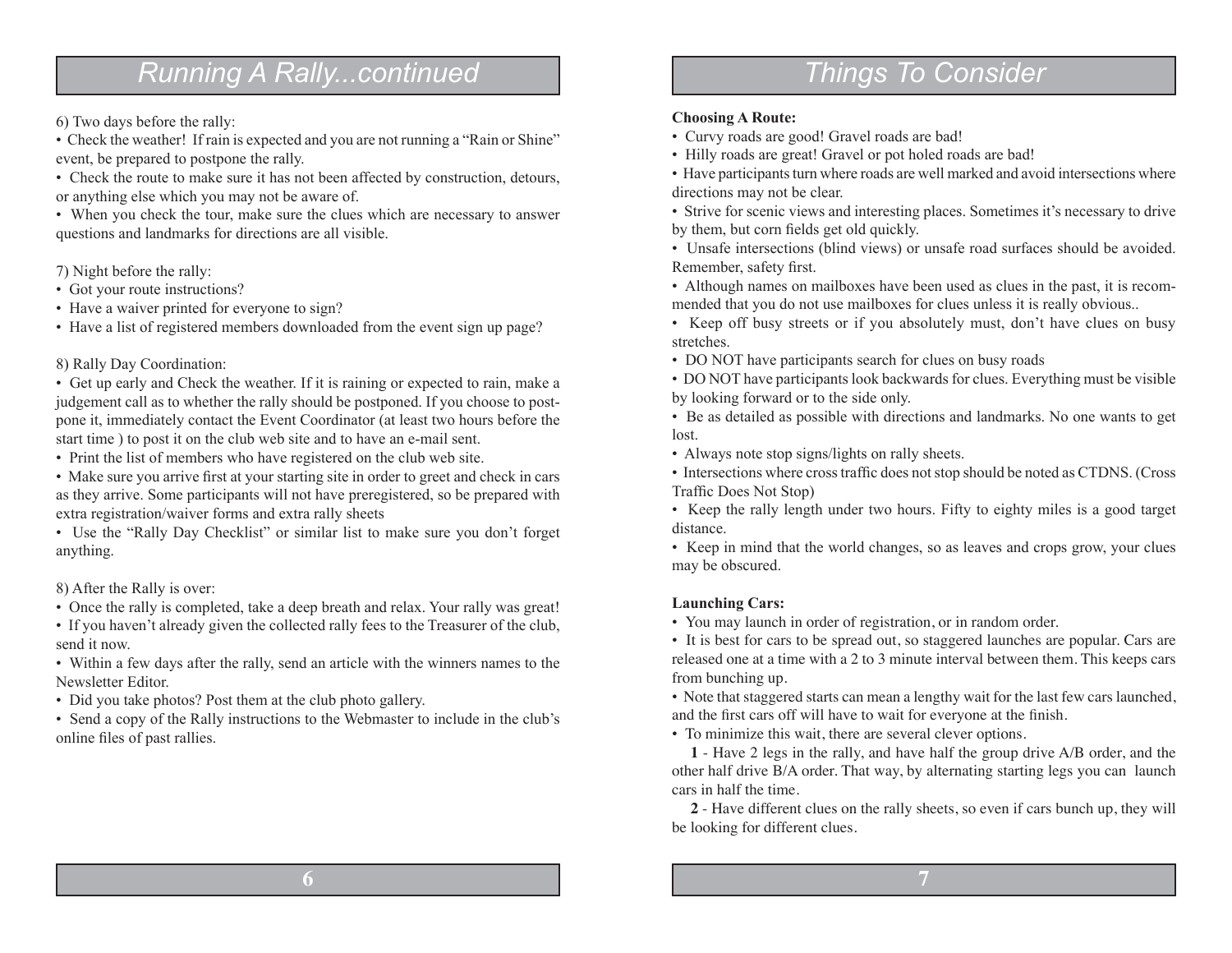## *Things To Consider...continued*

#### **Writing Rally Sheets**

- Leave plenty of room on the sheet for participants to write in the answers
- Use different fonts or styles to create a user-friendly structure.
- Number all questions.
- PROOF READ, PROOF READ, PROOF READ!!!!
- Keep the questions in order with the rally directions (unless this is the "gimmick" of the rally).
- Staple multiple sheets together into packets.
- Use a clipboard friendly paper size, like 8.5 x 11.
- Always put a space at the top of the sheet for member name, mileage, departure time, etc...
- Design a rally sheet that is easy to grade, don't overdo it!!
- Make page breaks at a reasonable point, so participants don't have to constantly flip pages.
- Include your cell phone number in case a rallier gets lost!

#### **Providing Rally Information for the Events Coordinator:**

- Include the rally name, date of the rally, drivers meeting and start time, type of rally and meeting point.
- List the registration cost plus any other expenses (approximate lunch cost or any other extras).
- What weather conditions do you expect? Is this a rain or shine rally?
- Give a general description of the rally type (tour, scenic drive, clue), where you'll be going, if eating afterwards, the name of the restaurant. Make it exciting!
- Don't be afraid to ask the Events Coordinator for help.

## *Rally Day Check List*

#### **Bring:**

- $\Box$  Extra registration forms for late entrants and rally instruction sheets.
- $\Box$  The registration log.
- $\Box$  Pre-registration forms previously sent in.
- $\Box$  Extra pens/pencils for participants who may have forgotten their own.
- $\Box$  A clipboard (they come in very handy).
- $\Box$  Cell phone so that participants who are lost can call you for help.
- $\Box$  Prizes.

#### **Tasks:**

 $\Box$  Check weather and call off rally if conditions do not meet your guidelines (Example: Sunshine Only!) or conditions are not safe for a good rally. You should contact the Events Coordinator as soon as possible so they can send an email and then you should go to the starting point and advise anyone who shows up that the rally will not be run.

 $\Box$  Get to starting location early to set up and check in people as they arrive.

 $\Box$  Make sure every driver has signed waiver form from your rally waiver.

 $\Box$  Make all are greeted and new members are meeting other club members.

 $\Box$  Hold drivers meeting at designated time to explain rules and procedures of your rally.

 $\Box$  Have cars line up for start. You may want to put "spirited" drivers at front of line.

 $\Box$  Have drivers zero odometer and you may ask them to turn on parking lights for safety.

 $\Box$  Launch all the cars and then proceed to finish point. It's a good idea for you to eat now, as you may not get another chance.

 $\Box$  As cars arrive, ask drivers if they turned off parking lights and if a scored rally, collect and begin scoring rally sheets.

 $\Box$  Once all cars are in or the "drop dead" time has expired, score all sheets and announce the winners. Start with 3rd, then 2nd, and then 1st place.

- $\Box$  Record the winners and scoring on your registration log.
- $\Box$  Give the treasurer money from pre and day of registrations.
- $\Box$  Provide Open Road Editor with story and details of your successful rally.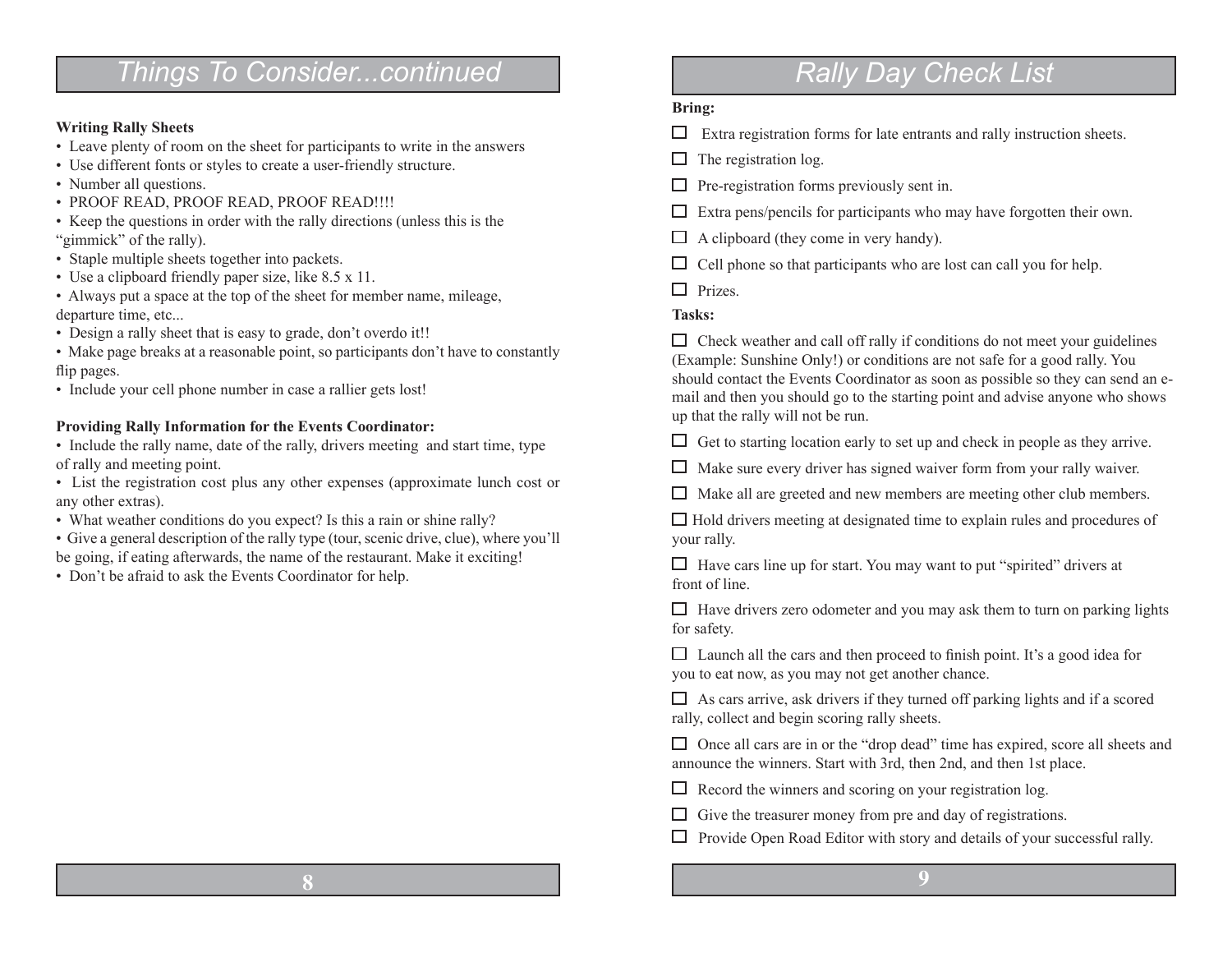| Entry $#$         | Driver / Navigator | Paid? | Signed In? | Place? |
|-------------------|--------------------|-------|------------|--------|
| ī.                |                    |       |            |        |
| $\overline{2}$ .  |                    |       |            |        |
| $\overline{3}$ .  |                    |       |            |        |
| $\overline{4}$ .  |                    |       |            |        |
| $\overline{5}$ .  |                    |       |            |        |
| $\overline{6}$ .  |                    |       |            |        |
| $\overline{7}$ .  |                    |       |            |        |
| $\overline{8}$ .  |                    |       |            |        |
| 9.                |                    |       |            |        |
| $\overline{10}$   |                    |       |            |        |
| $\overline{11}$ . |                    |       |            |        |
| $\overline{12}$ . |                    |       |            |        |
| $\overline{13}$ . |                    |       |            |        |
| 14.               |                    |       |            |        |
| $\overline{15}$ . |                    |       |            |        |
| $\overline{16}$ . |                    |       |            |        |
| $\overline{17}$ . |                    |       |            |        |
| $\overline{18}$ . |                    |       |            |        |
| 19.               |                    |       |            |        |
| 20.               |                    |       |            |        |
| $\overline{21}$ . |                    |       |            |        |
| $\overline{22}$ . |                    |       |            |        |
| $\overline{23}$ . |                    |       |            |        |
| 24.               |                    |       |            |        |
| $\overline{25}$ . |                    |       |            |        |
| $\overline{26}$ . |                    |       |            |        |
| $\overline{27}$ . |                    |       |            |        |
| $\overline{28}$ . |                    |       |            |        |
| 29.               |                    |       |            |        |
| $\overline{30}$ . |                    |       |            |        |
| 31.               |                    |       |            |        |
| 32                |                    |       |            |        |
| 10                |                    |       |            |        |

## *Sample Registration Form Sample Rally Instructions*

The Eleven Rules of the Hidden Drives Rally (It's better! It goes to eleven!)

1. The Rally Master is always right.

2. Observe the posted speed limits. This is not a race. Enjoy the day. 3. Mileage is given on the rally sheet, but pay attention to your direc-

tions. Your car's odometer may vary from mine.

4. If you get really lost, call the Rally Master (that would be Sara J). Her phone number is at the bottom of this sheet.

5. Find Sara J at the pit stop and ask for the list of questions.

6. Neatness counts when writing down your answers. Well, it helps your Rally Masterswhen she's checking your answers. Keep her happy.

7. Yep, there's going to be a test. Even if you're driving solo, you might win a fabulous prize.

8. If a faster car comes up behind you, be polite and at the first opportunity, let them pass. It's less irritating than having them sit on your back bumper. Be aware of traffic coming up behind you.

9. Watch for gravel or corn in corners and big farm equipment. The farmers are out with their combines, corn pickers and grain trucks. If you smash into a big tractor, they'll win every time. When you do pass them, wave and smile to thank them for letting you pass. Remember, they're working and you're having a fun day in November driving a very cool car (hopefully with the top down!).

10. Remember, this is a rally where everyone can win. So get an answer sheet from Sara J!

11. Remember Rule #1? The Rally Master is always right.

Ending point of the rally is downtown Zionsville. Your Rally Master will be at the Friendly Tavern, probably in the parking lot. Find her! Friendly's is located at 290 S. Main Street. There is a parking lot south of the building. OK, let's go have fun!

Sara J's cell # **317-513-3453**.

Set your FRS for Channel 5 Set your CB for Channel 5.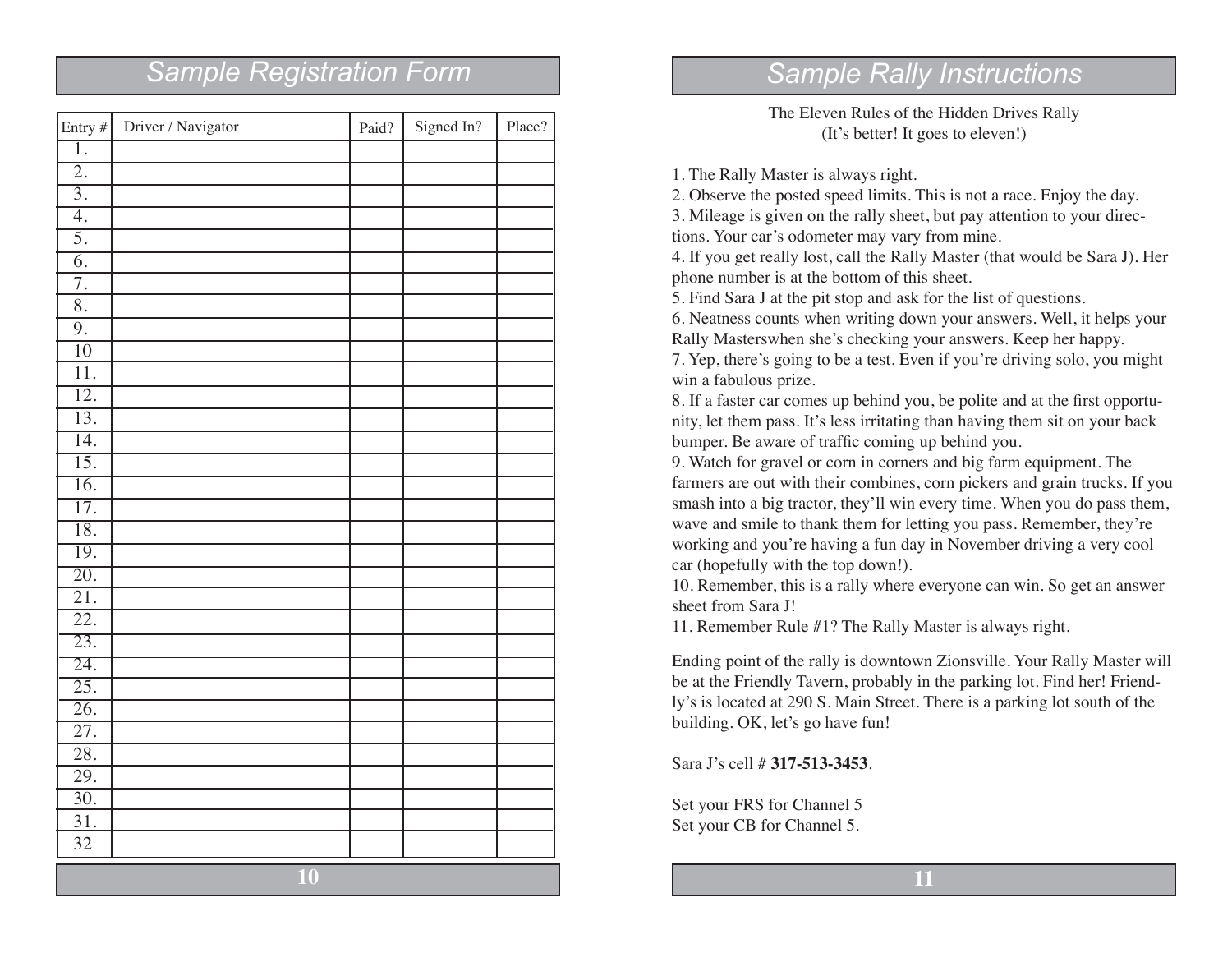## *Sample Route Instructions*

|      | <b>Hidden Drives - 2009</b>                                        |  |  |  |
|------|--------------------------------------------------------------------|--|--|--|
|      |                                                                    |  |  |  |
| 0.0  | Straight on 106th cross Michigan Rd (421)                          |  |  |  |
| 0.2  | Left on Mayflower Park Drive                                       |  |  |  |
| 1.1  | Right at stopsign - continue on Mayflower Park Drive               |  |  |  |
| 1.4  | Right at stopsign onto 96th St                                     |  |  |  |
| 2.6  | Straight at stoplight (96th and Zionsville Rd)                     |  |  |  |
| 2.9  | Straight at stoplight                                              |  |  |  |
| 3.7  | Left onto 800S (Turn is just after you cross bridge)               |  |  |  |
| 4.3  | Left at stopsign onto Moore Road                                   |  |  |  |
| 4.8  | Caution! Traffic at Trader's Point Creamery and one lane bridge    |  |  |  |
| 5.1  | Straight at stop sign (88th St)                                    |  |  |  |
| 5.3  | Straignt at stoplight (86th St)                                    |  |  |  |
| 6.7  | Left at stop sign (flashing red light) onto Lafayette Rd. - CTDNS  |  |  |  |
| 6.9  | Right onto Traders Lane                                            |  |  |  |
| 7.3  | Curve right onto Wilson Road                                       |  |  |  |
| 8.1  | Right at stopsign onto Fishback Rd. (T intersection)               |  |  |  |
| 8.4  | Bear right and stay on Fishback Rd. Caution! Narrow road!          |  |  |  |
| 9.4  | Left at stopsign onto 82nd St. CTDNS                               |  |  |  |
| 10.4 | Left onto Wilson Rd                                                |  |  |  |
| 11.0 | Right onto CR1050E                                                 |  |  |  |
| 11.8 | Left at stopsign onto Maloney Rd. - CTDNS                          |  |  |  |
| 12.5 | Left at stopsign onto Raceway Rd. - CTDNS                          |  |  |  |
| 13.0 | Straight at stopsign back onto Fishback Rd.                        |  |  |  |
| 13.3 | Veer left onto Wilson Rd.                                          |  |  |  |
| 14.8 | Right at stopsign onto CR950N CTDNS                                |  |  |  |
| 15.3 | Left at CR1075 E                                                   |  |  |  |
| 15.8 | Straight at stopsign at CR1000N                                    |  |  |  |
| 17.3 | Right at stopsign onto Circle Drive - CTDNS                        |  |  |  |
| 17.3 | Right at stopsign onto Indianapolis Rd- CTDNS                      |  |  |  |
| 18.3 | Left onto Kissel                                                   |  |  |  |
|      | 19.7 - Scenic note- Salem Bridge - on right @ Hunt Club and Kissel |  |  |  |
| 20.6 | Straight across SR334 at stop sign<br><b>CTDNS</b>                 |  |  |  |
| 21.4 | Left at stopsign CR550S                                            |  |  |  |
| 22.5 | Right stopsign at CR700E                                           |  |  |  |
| 22.7 | Straight at stopsign CR525S                                        |  |  |  |
| 23.9 | Curve left - don't go on that gravel road!                         |  |  |  |
| 24.5 | Right at stopsign onto CR650E CTDNS                                |  |  |  |
| 25.6 | Right at stopsign onto Pierce - will turn into CR300S              |  |  |  |
| 0.0  | Zero your odometer at turn onto Pierce!                            |  |  |  |
|      |                                                                    |  |  |  |
|      | Have you been counting cornfields?                                 |  |  |  |
|      |                                                                    |  |  |  |
|      |                                                                    |  |  |  |

## *How About A Mingle?*

Not sure if you're up to hosting a rally? Well, you could always volunteer to help another Rally Master with their event, or start off your Rally Master learning experience by hosting a Mingle.

Mingles are low key, casual affairs. Basically, you find a place to meet and everyone arrives on their own and mingles. Simple!

Popular places include ice cream stands (Culvers, Dairy Queens, Ritters), Drive Ins (Mug 'n Bun, Dog 'n Suds) restaurants with outdoor seating. What's your favorite place to go on a summer evening?

Some Mingle Masters organize a short drive before the event, but this is not necessary. The goal is to drive your Miata and chat with other Miata minded folk!